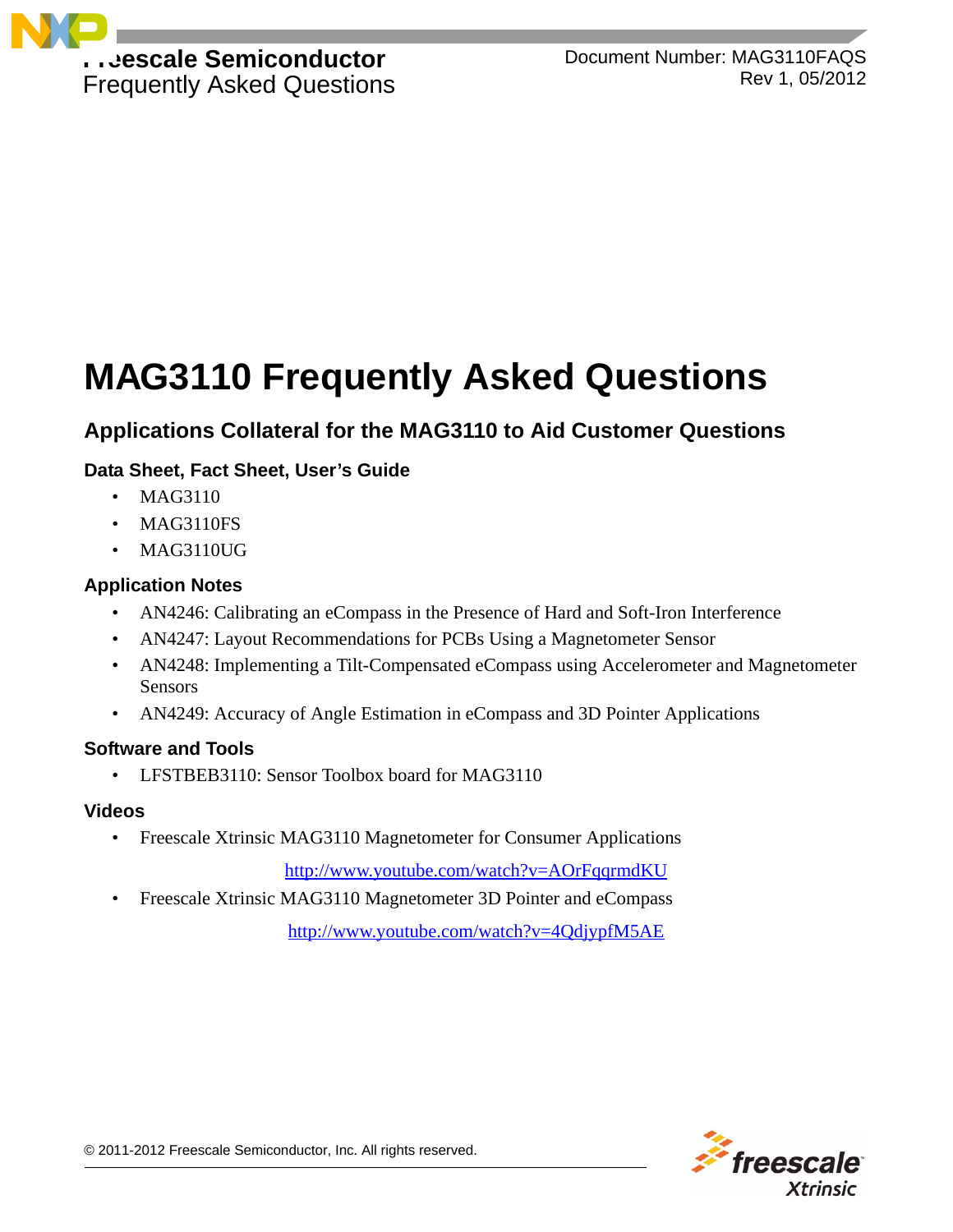# **Technical FAQs**

# Q: What is the maximum bus speed for the  $I^2C$ ?

A:  $I^2C$  is rated up to 400 kHz (Fast Mode) communications. Anything above this has not been verified at the moment.

# **Q: What are the I2 C device address options for the device?**

A: 7-bit  $I^2C$  address is fixed as  $0x0E$ .

- Shift in 0b for Write and 1b for Read
- Write( $0x1C$ ) // for I<sup>2</sup>C Address  $0x0E$
- Read(0x1D) // for  $I^2C$  Address 0x0E

# Q: I am having a problem communicating with the device. MAG3110 is not acknowledging any  $\mathbf{I}^2\mathbf{C}$ **requests. Am I missing something?**

A: Some alpha versions of silicon had  $I^2C$  addresses of 0x1D and 0x1C. If you requested samples during this preproduction period, your device may not have an  $I^2C$  address of 0x0E. You can try communicating with MAG3110 using the above-mentioned addresses. We recommend you request the most recent samples and obtain the latest documentation through our website since the latest revision silicon contains fixes to the alpha errata.

## **Q: I am having a problem communicating with the device. There seems to be a bus collision. SDA and/or SCL stay low. Am I missing something?**

A:  $I<sup>2</sup>C$  read operations, whether it is a BURST read or SINGLE read, must be terminated by a NACK (the MASTER must leave SDA floating at the end of the last byte read desired) by the MASTER. Failing to do so will cause unwanted behavior.

# **Q: Does the MAG3110 work with SPI communication?**

A: No.

# **Q: What is the DR\_STATUS register for? How are the Data Ready (DR) bits cleared?**

A: The DR STATUS register contains bits for indicating new data on each of the data registers for the three axes (ZDR, YDR, XDR) plus ZYXDR bit that is a logical OR of ZDR, YDR and XDR bits.

The register also contains bits for indicating an overwrite (OW) condition of the data registers for each axis (ZOW, YOW, XOW) plus a ZYXOW bit that is a logical OR of ZOW, YOW and XOW bits.

The DR bits can be cleared by reading the MSB of magnetic data register of the particular axis. This will also clear the corresponding OW bit.

# **Q: The data in registers OUT\_Y and OUT\_Z are not updating. Am I missing something?**

OUT X MSB should be read first so that the data in registers OUT X LSB through OUT Z LSB is updated.

# **Q: What does the FR (fast-read selection) bit do in CTRL\_REG1?**

A: By setting the FR bit, the user can make MAG3110 auto-increment the  $I<sup>2</sup>C$  address so that the LSB locations are skipped during a burst  $I<sup>2</sup>C$  read operation.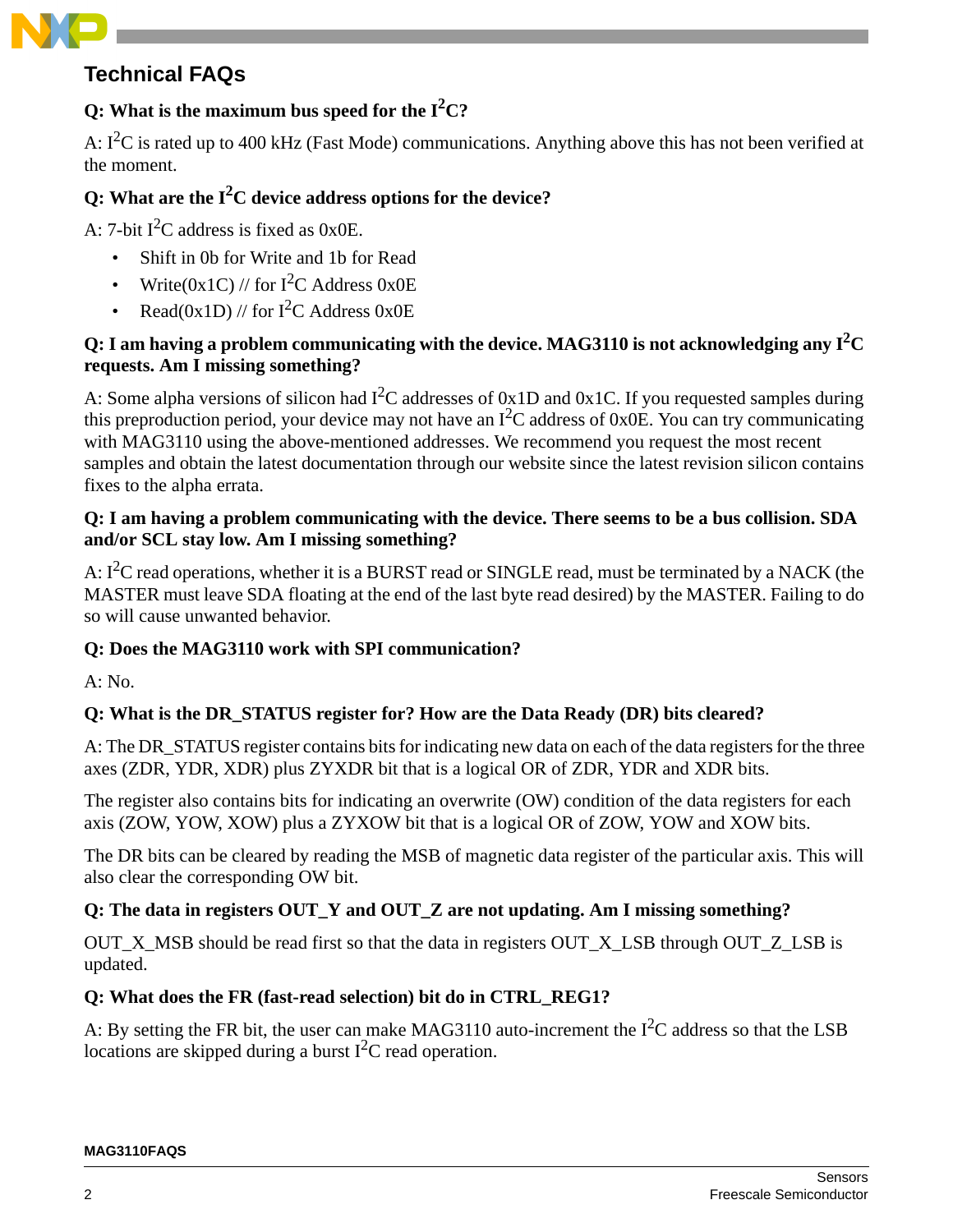

#### **Q: What are the offset registers (reg0x09 – reg0x0E) used for?**

A: Offset registers are to correct for offset shifts that may happen after the PCB population of MAG3110. By using 2's complement numbers, users can zero-out these unwanted shifts that are reflected in the corresponding data registers (registers  $0x01 - 0x06$ ).

#### **Q: Can you connect the MAG3110 pin 3 which says NC to VDD or to GND?**

A: This pin is recommended to be left *floating*. Connecting the pin to VDD or GND may cause malfunction.

#### **Q: What is the input voltage range for the device?**

A: The analog supply voltage (VDD) is 1.95V to 3.6V and the digital supply (VDDIO) ranges from 1.62V to VDD.

**Note:** Please see the errata for your particular version of silicon.

#### **Q: What is the bandwidth at the different selectable ODRs**?

A: Bandwidth is defined as half the data rate. Maximum bandwidth is expected to be 40 Hz typical, but may vary due to ODR variations. Refer to the data sheet.

#### **Q: What is the expected duration for the part to go from OFF to Standby Mode?**

A: A typical startup sequence takes about 1.64 ms. INT1 pin can be monitored to detect the end of startup sequence. During startup, INT1 first goes high and then low indicating end of startup.

#### **Q: What is the expected duration for the part to go from Standby to Active Mode?**

A:  $2/\text{ODR} + 1$  ms. With ODR, 80 Hz ~25 ms.

#### **Q: What is the expected duration for the part to go from Active to Standby Mode?**

A: Once clearing the AC bit in CTRL\_REG1 it can take MAG3110 up to roughly  $t = 1/ODR$  to transition from Active to Standby mode. (The maximum delay can be up to  $\sim$  12 seconds). This is important because once the AC bit is cleared, changes made to ODR and OSR settings in CTRL\_REG1 will be ignored if AC bit is set again before the part fully transitions into Standby mode.

#### **Q: I am having a hard time switching between different OSR/ODR settings. CTRL\_REG1 does not seem to update after a I2C write. What is happening?**

A: To switch between different OSR/ODR settings, MAG3110 first must be put back into Standby Mode. Once the part fully transitions into Standby Mode it can be put into Active Mode with new OSR/ODR settings.

#### **Q: What is the sensitivity of the part?**

A: 0.1 μT/LSB. Please refer to the data sheet

#### **Q: How precise is the temperature sensor on MAG3110?**

A: Per specification, MAG3110 has  $\pm 1^{\circ}$ C repeatability.

#### **Q: The temperature measurement seems way off. What am I doing wrong?**

A: Nothing. The temperature output for MAG3110 is not trimmed for offset so the readings will be off. You can correct the offset in software. Sensitivity is OK.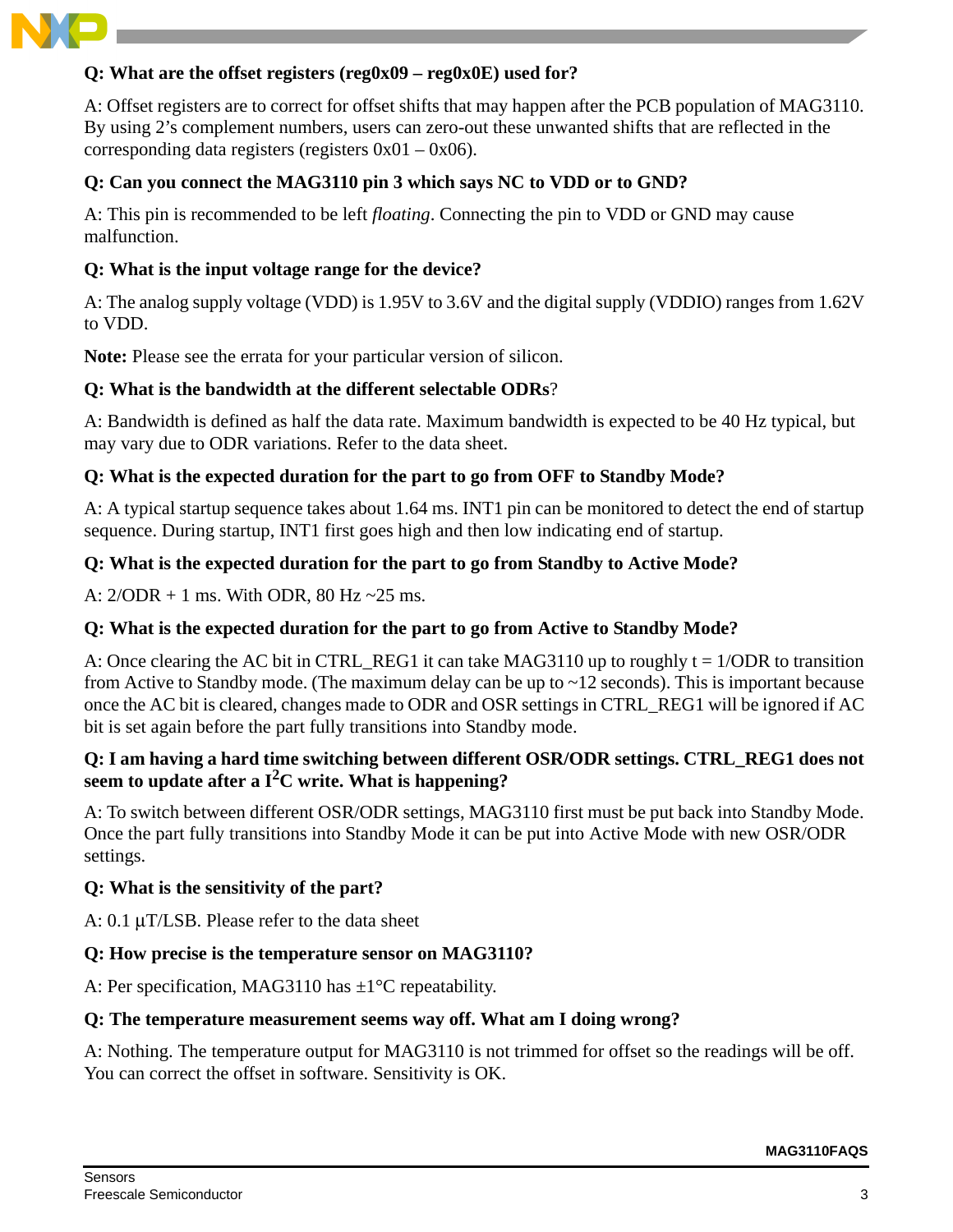

#### **Q: The magnetic data I am reading seems way off from what it used to be. Is the part damaged? What am I doing wrong?**

A: When exposed to strong magnetic fields, the sensing element may get magnetically contaminated. MAG3110 has a reset mechanism to get rid of the effects of this exposure. It is recommended that CTRL\_REG2 bit 7 (AUTO\_MRST\_EN) be set in the initialization routines of your application before starting to acquire any measurements.

### **Q: Can you describe the Active Mode and Standby Mode? What does the TM bit do in CTRL\_REG1?**

A: In Active mode, the device will keep acquiring data continuously according to settings in CTRL\_REG1 (CTRL REG1 =  $0bXXXXXX01$ ). In this case (See the next question.) it is possible to synchronize with the acquisition rate via the INT1 pin.

In Standby mode, the part is in a low-power state and no data acquisition is taking place. The part defaults to Standby mode upon power-up  $(AC = TM = 0)$ .

Set the TM bit when you want the part to acquire only one sample on each axis. See the following table for details.

| AC. | ΤM | <b>Description</b>                                                                                                                                                               |
|-----|----|----------------------------------------------------------------------------------------------------------------------------------------------------------------------------------|
|     |    | ASIC is in low-power standby mode.                                                                                                                                               |
|     |    | The ASIC shall exit standby mode, perform one measurement cycle based on the programmed<br>ODR and OSR setting, update the $I^2C$ data registers, and re-enter standby mode.     |
|     |    | The ASIC shall perform continuous measurements based on the current OSR and ODR settings.                                                                                        |
|     |    | The ASIC shall continue current measurement at fastest applicable ODR for programmed OSR. The<br>ASIC shall return to programmed ODR after completing the triggered measurement. |

### **Q: How do I know that new data is ready to be read on a particular axis in Active mode? How can we synchronize with MAG3110 and minimize overhead I2 C instructions?**

A: The DR register has flags (bits) for indicating if there is new data ready on a particular axis. The user application can poll these registers to detect new data. However, a more efficient method exists; if any of the three DR flags (ZDR, YDR, XDR) in CTRL\_REG1 is set (by the ASIC upon new data acquisition), the ZYXDR bit will also be set. INT1 pin logically follows the state of the ZYXDR bit. The user application can utilize the INT1 pin to synchronize with MAG3110 as follows:

- 1. Put MAG3110 in Active mode (CTRL\_REG1 =  $0$ bXXXXXX01).
- <span id="page-3-0"></span>2. Wait on INT1 to go high.
- 3. Read at least one MSB from any of the three data registers. (This will clear INT1.)
- 4. Go back to [Step 2.](#page-3-0)

# **Q: How do I clear the interrupt pin / ZYXDR flag?**

A: Interrupt pin / ZYXDR is cleared by reading the MSB (most-significant byte) from any one of the three magnetic data registers.

# **Q: What are hard-iron effects? How do we compensate for them?**

A: Hard-iron effects are magnetic-interference effects that are due to materials which have permanent magnetism. Such effects can be detected as offset shifts in one or more of the axes and through mathematical algorithms be compensated for. See above-mentioned application notes for details.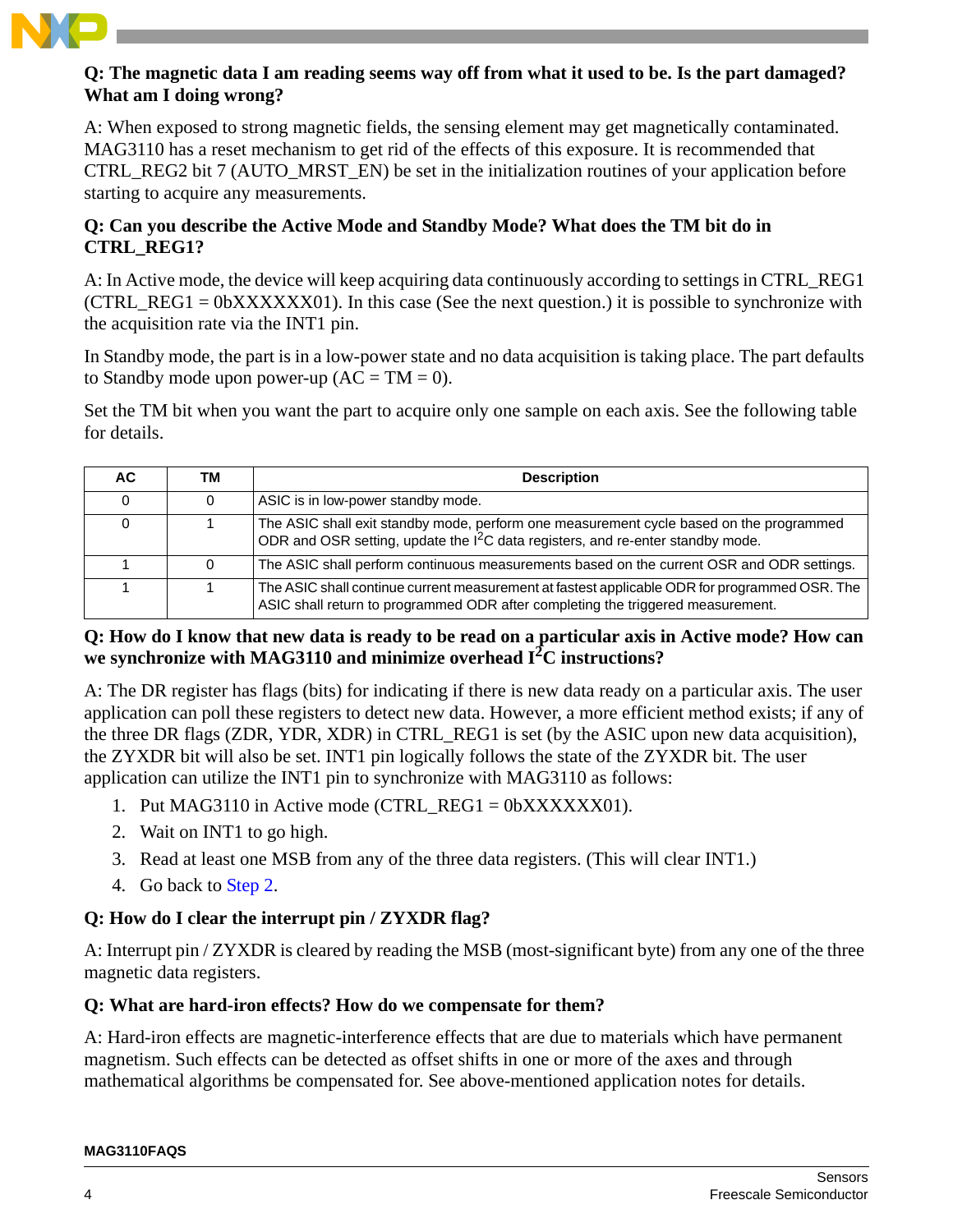

#### **Q: What are soft-iron effects? How do we compensate for them?**

A: Soft-iron effects are magnetic-interference effects that are due to materials which have no permanent magnetization, but become magnetized when an external field is applied (materials that have high magnetic permeability, such as non-magnetized iron). Such effects can be detected as a distortion of the magnetic vector throughout 3D space and compensated for through mathematical algorithms. See abovementioned application notes for details.

#### **Q: What is the total time it takes the MCU to make a single byte read out of MAG3110?**

A: Please refer to the  $I^2C$  command format in the design specification. If the  $I^2C$  is running at 400 kHz, the AK is one cycle period (2.5 μs). For a single byte read, it requires 4 x 9 bits time (=  $36 \times 2.5 \,\mu s = 90 \,\mu s$ )  $+$  START, Repeat START and STOP condition times (minimum 0.6 µs each in the I<sup>2</sup>C specification by Philips) times. Thus it requires a total of 91.8 μs minimum.

It is possible however for MAG3110 to resort to clock stretching in case the ASIC is not free to service the read request.

The link to the  $I^2C$  specification of NXP (formerly Philips' Semiconductor Division)  $I^2C$ -system is:

[http://www.nxp.com/acrobat\\_download2/literature/9398/39340011.pdf](http://www.nxp.com/acrobat_download2/literature/9398/39340011.pdf)

#### **Q: Does the same timing apply for multiple byte reads?**

A: You can calculate using the same format. N bytes read requires  $91.8 \text{ }\mu\text{s} + (N-1)^*9 \text{ }\mu\text{ }$  time.

#### **Q: Once the previous measurement has been read, how long does it take to get the next one? What is the duration between two DRDY flags? Does the 80-Hz output data rate mean 12.5 ms between two DR flags?**

A: The duration between two measurements in active mode (CTRL\_REG1 = 0bXXXXXX01) depends on the data rate (ODR) and oversampling ratio (OSR) settings (CTRL\_REG1[DR2:DR0] and CTRL\_REG1[OS1:OS0] respectively). The 80-Hz output data rate means 12.5 ms between two DR flags.

#### **Q: What is the operating temperature of the device?**

A:  $-40^{\circ}$ C to  $+85^{\circ}$ C.

#### **Q: What does QFN stand for?**

A: Quad Flat No Lead.

#### **Q: Is the device lead-free?**

A: MAG3110 is a RoHS lead-free compliant product.

#### **Q: What is the purpose of the "Who Am I" register?**

A: This identifies the device and provides an easy way for verifying  $I^2C$  communications. The MAG3110 WHO AM I register is 0xC4.